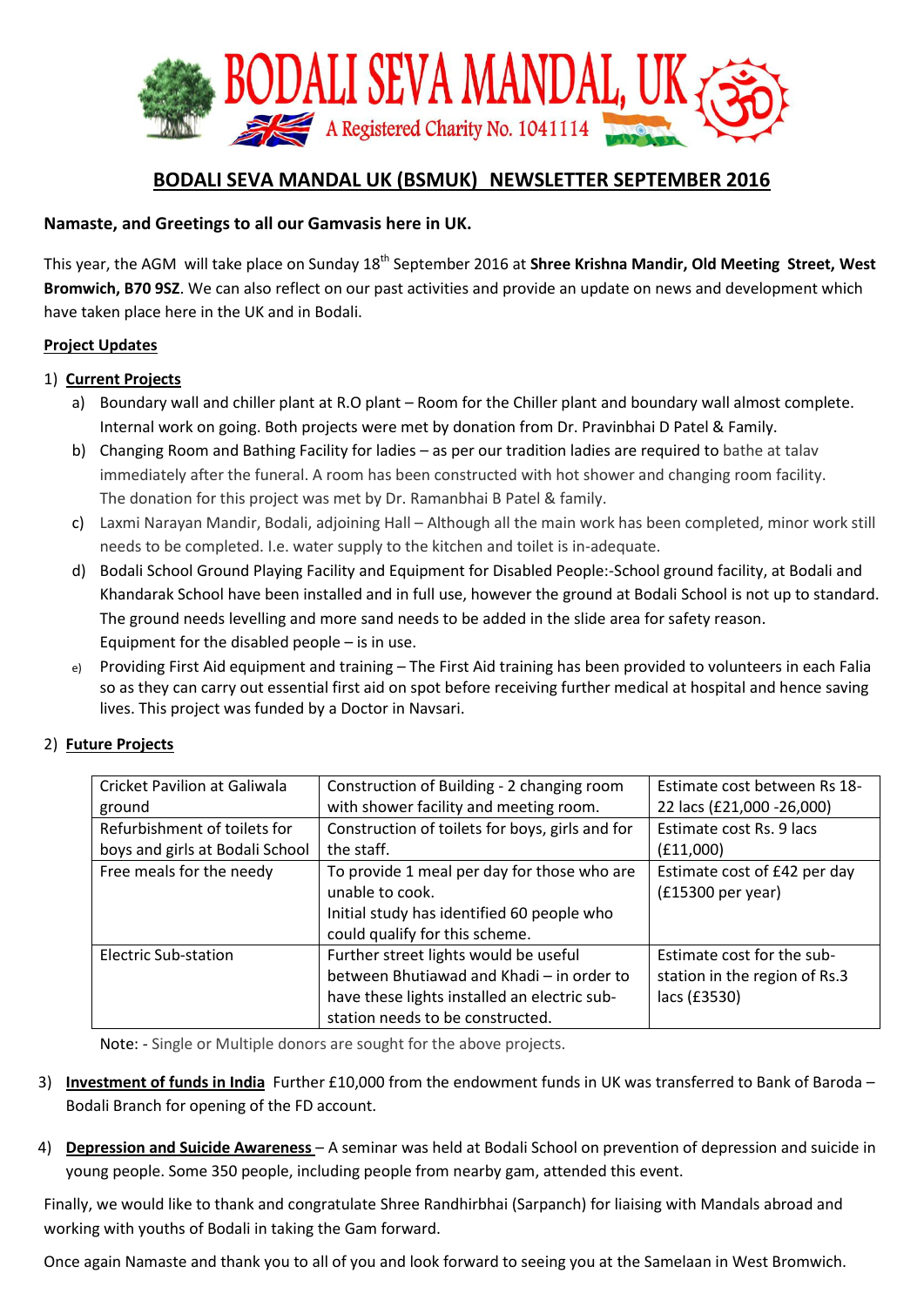

## **બોદાલી સેવા મડં ળ ય.ુકે. (BSMUK) સમાચાર પત્રિકા સપ્ટેમ્બર ૨૦૧૬**

સાદર નમસ્કાર, અને યુ.કે. સ્થિત આપણા સર્વે ગામવાસીઓને વંદન!

આ વર્ષે, આપણા ગામનું સંમેલન રવિવાર, તાઃ ૧૮મી સપ્ટેમ્બર ૨૦૧૬ના રોજ શ્રી કૃષ્ણ મંદિર, ઓલ્ડ મીટિંગ સ્ટ્રીટ, વેસ્ટ બ્રોમવર્વચ, **B70 9SZ** ખાતેમળી રહ્ું છે. આપણેઅહીં ય.ુકે.માં તેમજ બોદાલીમાં સમગ્ર ર્વર્ષષ દરવમયાન િયેલ પ્રગવત અને કાર્યવાહી પર દૃષ્ટિપાત કરીશું.

#### **પ્રૉજેક્ટ અપડેટ્સ**

- 1) **હાલના ચાલુપ્રૉજેક્ટ્સ**
	- a) ચિલર પ્લાન્ટ અને આર.ઓ. પ્લાન્ટ ફરતે દીવાલ લગભગ તૈયાર થઈ ગઈ છે. અંદરનું કામ ચાલુ છે. આ બંને કામ માટેનું દાન ડૉ.પ્રવિણભાઈ ડી. પટેલ અને ફૅમિલી તરફથી મળ્યું છે.
	- b) બહેનો માટે બાથરૂમ ફેસિલિટી/સુવિધાઃ આપણા રીવાજો મુજબ સ્મશાન યાત્રા નીકળી ગયા બાદ, બહેનો તરત જ તળાવે નહ્યવા જાય છે. આ માટે ગરમ પાણીના શાવરની સગવડતા અને કપડાં બદલવાવા રૂમ મકાન તૈયાર થઈ ગયું છે. આ પ્રૉજેક્ટ્સ માટેનું દાન ડૉ.રમણભાઈ બી. પટેલ અને ફૅમિલી તરફથી મળ્યું સાથેનું છે.
	- c) શ્રી. લક્ષ્મીનારાયણ મંદિર, બોદાલીઃ બાજુનો હૉલ આમ તો મુખ્ય કામ પતી ગયું છે, અને શોડું નાનું કામ જ બાકી રહ્યું છે. જેમ કે, રસોડા અને ટૉઈલેટ સુધી પાણી પૂરવઠો પહોંચાડવો.
	- d) **બોદાલીની સ્કલૂ ોમાં રમતગમતના સાધનો અનેદડસેબલ્ડ (અપંગ) ગ્રામજનો માટે સાધનોીઃ** બોદાલી અને ખ ંડારકની સ્કૂલોમાં રમતગમતના સાધનો લગાવી દીધાં છે અને બાળકો તેનો પૂરેપૂરો ઉપયોગ કરે છે. પરંતુ બોદાલી સ્કૂલનું ગ્રાઉન્ડ જોઈએ તેટલું સારું નથી. ગ્રાઉન્ડને લેવલિંગ કરાવવાની જરૂર છે અને બાળકોની સુરક્ષાના કારણોસર સ્લાઈડ આગળ રેતી નાંખર્વાની જરૂર છે. અપ ંગો માટેના સાધનો ર્વપરાય છે.
	- e) ફર્સ્ટ એઈડ અને તાલીમઃ ગામમાં દરેક ફળિયા તેમ જ બંને સ્કૂલોમાં જરૂરી એવા ફર્સ્ટ એઈડ (First Aid) માટે, ગામના સ્વયંસેવકો અને બે ટીચરોને ફર્સ્ટ એઈડ (First Aid)નો કોર્સ કરાવી તાલીમ આપવામાં આવેલ છે, જેથી દદીઓને હૉસ્સ્પટલમાં લઈ જતાં પહેલાં તેઓને જરૂરી ફસ્ટષ એઈડ (First Aid) આપી જજિંદગી બચાર્વી શકે. નર્વસારી સ્સ્િત એક ડૉક્ટટર તરફિી આ પ્રૉજેક્ટટ માટેનુંદાન મળયું છે.

### 2) **ભત્રવષ્યાનાં પ્રૉજેક્ટ્સ**

| ગલીવાડા<br>કિકેટ<br>ગ્રાઉન્ડ<br>પર | બિલ્ડિંગનું કન્સ્ટ્રક્શન – શાવરની સુવિધા સાથેના 2 | અંદાજિત ખર્ચ રૂ.18-22 લાખ     |
|------------------------------------|---------------------------------------------------|-------------------------------|
| પેવિલિયન                           | કપડાં બદલવાના રૂમ્સ અને મીટિંગ રૂમ.               | (£21,000 -26,000)ની વચ્ચે થાય |
| બોદાલી સ્કૂલમાં છોકરા–છોકરીઓ       | છોકરા–છોકરીઓ તથા સ્ટાફ માટે ટૉઈલેટ બ્લૉક્સનું     | અંદાજિત ખર્ચ<br>3.9<br>લાખ    |
| ટૉઈલેટ<br>બ્લૉક્સમાં<br>માટે       | કન્સ્ટ્રક્શન.                                     | (£11,000) થાય                 |
| નવીનીકરણ                           |                                                   |                               |
| ઘરડાં અને જરૂરિયાતમંદોને "મીલ      | જે લોકો રસોઈ બનાવી ન શકે તેઓ માટે રોજનું 1        | અંદાજિત ખર્ચ £42 પ્રતિ દિવસ   |
| ઑન વ્હીલ" જેવી સેવા                | વારનું ભોજન પૂરું પાડવું.                         | (£15300 પ્રતિ વર્ષ) થાય       |
|                                    | શરૂઆતના અભ્યાસમાં બહાર આવ્યું છે કે 60 લોકો       |                               |
|                                    | આ સ્ક્રીમ માટે ચોગ્યતા ધરાવે છે.                  |                               |
| ઈલેક્ટ્રિક સબ–સ્ટેશન               | ભૂતિયા વાડ અને ઘોડા ખાડી વચ્ચેની સ્ટ્રીટ          | સબ–સ્ટેશન માટેનો અંદાજિત ખર્ચ |
|                                    | લાઈટ્સ ઉપયોગી નીવડશે - આ લાઈટ્સ માટે              | 3. 3 લાખ (£3530) થાય          |
|                                    | એક ઈલેક્ટ્રિક સબ–સ્ટેશનનું કન્સ્ટ્રક્શન કરવાની    |                               |
|                                    | જરૂર છે.                                          |                               |